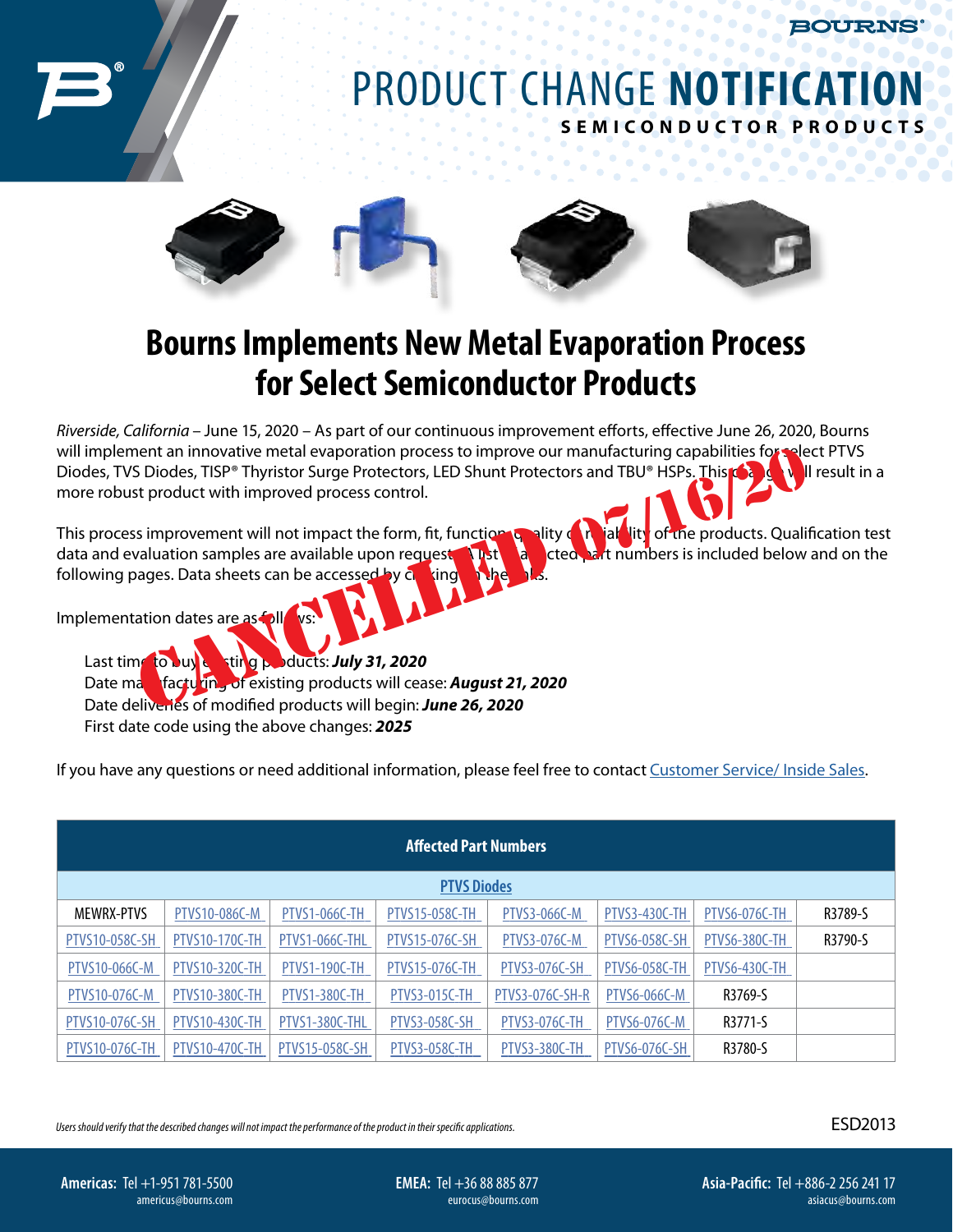$\frac{1}{2}$ 

**June 15, 2020** Page 2 of 4

| <b>Affected Part Numbers</b> |                     |                       |                                                    |                                   |                                |                        |  |  |
|------------------------------|---------------------|-----------------------|----------------------------------------------------|-----------------------------------|--------------------------------|------------------------|--|--|
| <b>TVS Diodes</b>            |                     |                       |                                                    |                                   |                                |                        |  |  |
| CD143A-SR05                  | <b>CDNBS08-T15</b>  | <b>CDNBS16-T36C</b>   | CDS0D323-T12                                       | CDS0D323-T18SC                    | CDS0T236-T24C                  | CDS0T23-T12            |  |  |
| CD143A-SR12                  | <b>CDNBS08-T15C</b> | CDS0T23-T24C-Q        | CDS0D323-T12C                                      | CDS0D323-T24                      | CDS0T23-SLVU2.8                | CDS0T23-T12C           |  |  |
| CD143A-SR70                  | <b>CDNBS08-T24</b>  | CDS0D323-T03          | CDS0D323-T12C-DSL                                  | CDS0D323-T24C                     | CDS0T23-SM712                  | CDS0T23-T12LC          |  |  |
| <b>CDNBS08-4T58CC</b>        | <b>CDNBS08-T24C</b> | CDS0D323-T03C         | CDS0D323-T12C-DSLQ                                 | CDS0D323-T24C-DSL                 | CDS0T23-SR208                  | CDS0T23-T15            |  |  |
| CDNBS08-PLC03-6              | <b>CDNBS08-T36</b>  | CDSOD323-T03S         | CDSOD323-T12C-SP                                   | CDS0D323-T24C-DSLQ                | CDS0T23-SRV05-4                | CDS0T23-T15C           |  |  |
| <b>CDNBS08-SLVU2.8-8</b>     | <b>CDNBS08-T36C</b> | CDS0D323-T03SC        | CDS0D323-T12L                                      | CDS0D323-T24L                     | CDS0T23-T03                    | CDS0T23-T15C-Q         |  |  |
| CDNBS08-SMDA05-6             | CDNBS08-T58CC       | CDSOD323-T03SC-M9     | CDS0D323-T12LC                                     | CDS0D323-T24LC                    | CDS0T23-T03C                   | <b>CDSOT23-T15LC</b>   |  |  |
| CDNBS08-SRDA05-4             | <b>CDNBS16-T03</b>  | CDS0D323-T05          | CDS0D323-T12S                                      | CDS0D323-T24S                     | CDS0T23-T03LC                  | CDS0T23-T24            |  |  |
| CDNBS08-SRDA05-6             | <b>CDNBS16-T03C</b> | CDSOD323-T05C         | CDSOD323-T12SC                                     | CDS0D323-T24SC                    | CDS0T23-T03LC-Q                | CDS0T23-T24C           |  |  |
| CDNBS08-SRDA12-4             | <b>CDNBS16-T05</b>  | CDS0D323-T05L         | CDS0D323-T15                                       | CDSOD323-T36S                     | CDS0T23-T03-Q                  | <b>CDSOT23-T24CAN</b>  |  |  |
| <b>CDNBS08-SRDA3.3-4</b>     | <b>CDNBS16-T05C</b> | <b>CDSOD323-T05LC</b> | CDS0D323-T15C                                      | CDS0D323-T36SC                    | <b>PENIZ - 10</b>              | O<br>30T23-T24CAN-Q    |  |  |
| <b>CDNBS08-SRDA3.3-6</b>     | <b>CDNBS16-T08</b>  | CDSOD323-T05S         | CDS0D323-T15L                                      | CDS0T236 T05                      | $\boldsymbol{\rho}$<br>$-105C$ | CDS0T23-T24C-Q         |  |  |
| <b>CDNBS08-T03</b>           | <b>CDNBS16-T08C</b> | CDS0D323-T05SC        | CDS0D323-T1540                                     | $\bar{\bm{\theta}}$<br>5C<br>$6-$ | <b>CDSOT23-T05LC</b>           | <b>CDSOT23-T24LC</b>   |  |  |
| CDNBS08-T03C                 | <b>CDNBS16-T12</b>  | CDSOD323-T05S-Q       | <b>CDSC</b><br>$27 - 11$                           | CDSv1236-T12                      | CDS0T23-T05LC-Q                | CDS0T23-T24-Q          |  |  |
| <b>CDNBS08-T05</b>           | <b>CDNBS16-T12C</b> | CDSOD222 TO           | <b>DSOD</b><br>$-1.55c$                            | CDS0T236-T12C                     | CDS0T23-T08                    | CDS0T23-T36            |  |  |
| CDNBS08-T05C                 | CDNBS16-T15         | 3024<br><b>ODJL</b>   | CDS0D323-T18                                       | CDS0T236-T12LC                    | <b>CDSOT23-T08C</b>            | CDS0T23-T36C           |  |  |
| <b>CDNBS08-T08</b>           | <b>RS16</b>         | <b>DSC DR 2-1081</b>  | CDS0D323-T18C                                      | CDS0T236-T12LC-SP                 | CDSOT23-T08C-Q                 | CDS0T23-T36C-Q         |  |  |
| CDNBS08-T                    | 24<br>$16-$         | CDS0D323-T08LC        | CDS0D323-T18L                                      | CDS0T236-T15                      | <b>CDSOT23-T08LC</b>           | <b>CDSOT23-T36LC</b>   |  |  |
| CDNBS08-T1                   | <b>CONBS16-T24C</b> | CDSOD323-T08S         | CDSOD323-T18LC                                     | CDS0T236-T15C                     | CDS0T23-T08LC-Q                | CDSOT23-T36LC-Q        |  |  |
| <b>CDNBS08-T12C</b>          | <b>CDNBS16-T36</b>  | CDSOD323-T08SC        | CDS0D323-T18S                                      | CDS0T236-T24                      | CDS0T23-T08-Q                  |                        |  |  |
| <b>LSPs</b>                  |                     |                       |                                                    |                                   |                                |                        |  |  |
| LSP0600AJR-S                 | LSP0600BJR-S        |                       |                                                    |                                   |                                |                        |  |  |
|                              |                     |                       | <b>TISP<sup>®</sup> Thyristor Surge Protectors</b> |                                   |                                |                        |  |  |
| ACTP250J1BJR-S               | R3706BJR-S          | TISP4015H1BJR-S       | TISP4030L1BJ-S                                     | TISP4070L3AJR-S                   | <b>TISP4080L3AJ-S</b>          | TISP4095J1BJ-S         |  |  |
| R3280T                       | R3706BJ-S           | <b>TISP4015H1BJ-S</b> | TISP4040H1BJR-S                                    | <b>TISP4070L3AJ-S</b>             | TISP4080M3AJR-S                | <b>TISP4095J3BJR-S</b> |  |  |
| R3293-S                      | R3716BJR-S          | TISP4015L1AJR-S       | TISP4040H1BJ-S                                     | TISP4070M3AJR-S                   | TISP4080M3AJ-S                 | TISP4095M3AJR-S        |  |  |
| R3332-S                      | R3740-S             | <b>TISP4015L1AJ-S</b> | TISP4040L1AJR-S                                    | TISP4070M3AJ-S                    | TISP4080M3BJR-S                | TISP4095M3AJ-S         |  |  |
| R3351-S                      | R3746-S             | TISP4015L1BJR-S       | TISP4040L1AJ-S                                     | TISP4070M3BJR-S                   | <b>TISP4080M3BJ-S</b>          | TISP4095M3BJR-S        |  |  |
| R3442-S                      | R3759-S             | TISP4015L1BJ-S        | TISP4040L1BJR-S                                    | TISP4070M3BJ-S                    | TISP4090L3AJR-S                | <b>TISP4095M3BJ-S</b>  |  |  |
| R3463-S                      | R3761-S             | TISP4025H1BJR-S       | <b>TISP4040L1BJ-S</b>                              | TISP4080H3BJR-S                   | TISP4090L3AJ-S                 | TISP4115H3BJR-S        |  |  |
| <b>R3600DR</b>               | R3762-S             | TISP4030H1BJR-S       | TISP4070H3BJR-S                                    | <b>TISP4080H3BJ-S</b>             | TISP4090M3AJR-S                | <b>TISP4115H3BJ-S</b>  |  |  |
| R3606D10-S                   | R3763-S             | <b>TISP4030H1BJ-S</b> | TISP4070H3BJ-S                                     | TISP4080J1BJR-S                   | TISP4090M3AJ-S                 | TISP4115J1BJR-S        |  |  |
| R3606DR10-S                  | R3768-S             | TISP4030L1AJR-S       | TISP4070J1BJR-S                                    | TISP4080J1BJ-S                    | TISP4095H3BJR-S                | TISP4115J1BJ-S         |  |  |
| R3620DR-S                    | TISP2290L-S         | <b>TISP4030L1AJ-S</b> | TISP4070J1BJ-S                                     | <b>TISP4080J3BJR-S</b>            | <b>TISP4095H3BJ-S</b>          | <b>TISP4115J3BJR-S</b> |  |  |
| R3678-S                      | TISP2290-S          | TISP4030L1BJR-S       | TISP4070J3BJR-S                                    | TISP4080L3AJR-S                   | TISP4095J1BJR-S                | TISP4115M3AJR-S        |  |  |

 $\ddot{\circ}$ 

 $\mathcal{L}_{\text{eff}}$ ò.  $\epsilon$  $\overline{\phantom{a}}$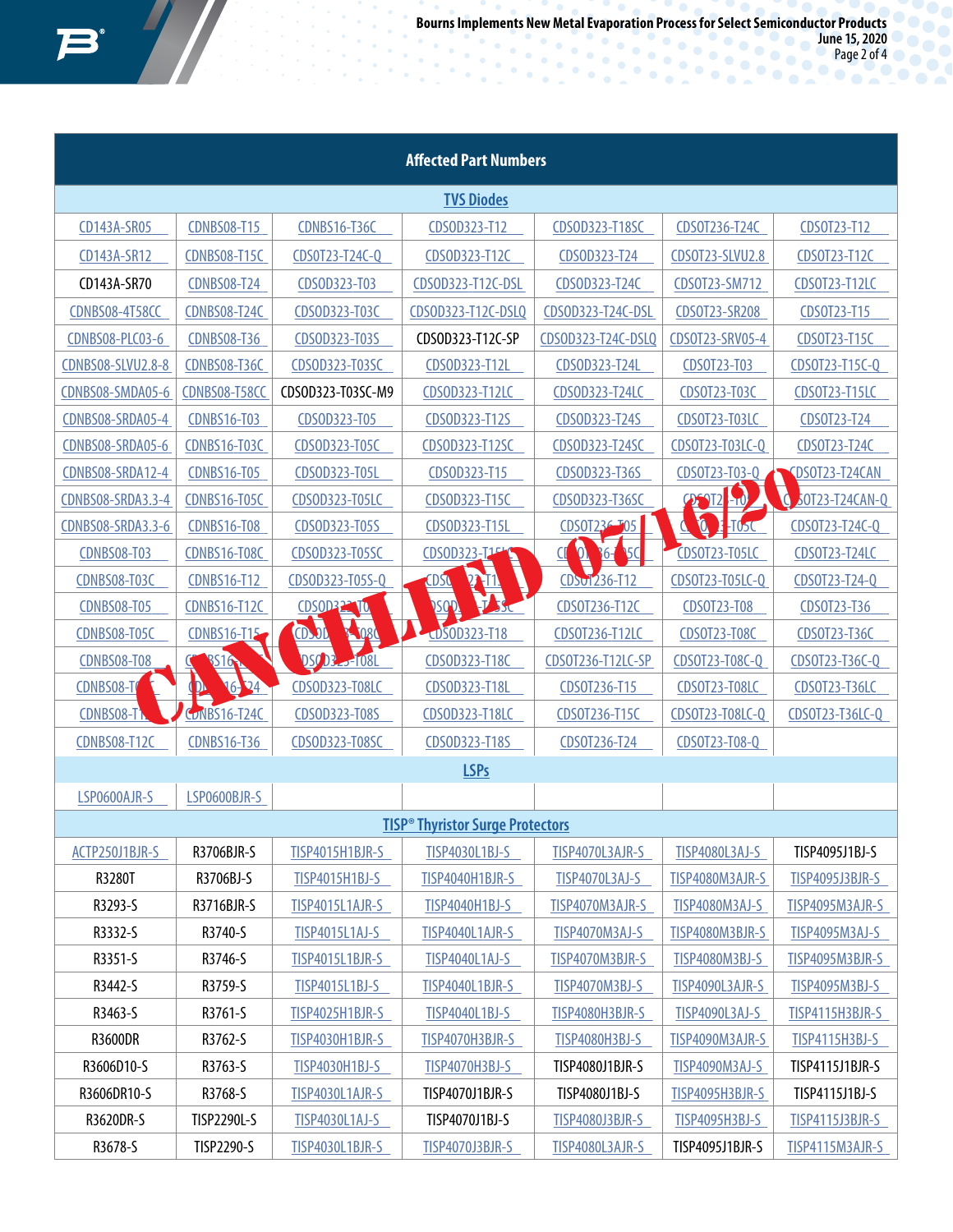**June 15, 2020** Page 3 of 4

| <b>Affected Part Numbers</b>                                   |                                |                         |                                   |                                |                       |                        |  |
|----------------------------------------------------------------|--------------------------------|-------------------------|-----------------------------------|--------------------------------|-----------------------|------------------------|--|
| <b>TISP<sup>®</sup> Thyristor Surge Protectors (continued)</b> |                                |                         |                                   |                                |                       |                        |  |
| <b>TISP4115M3AJ-S</b>                                          | TISP4165L3AJR-S                | TISP4219H3LM-S          | <b>TISP4260L3AJ-S</b>             | <b>TISP4320M3AJ-S</b>          | TISP4395J3BJ-S        | TISP4C165H3BJR-S       |  |
| TISP4115M3BJR-S                                                | <b>TISP4165L3AJ-S</b>          | TISP4219J1BJR-S         | <b>TISP4260L3AJ-S</b>             | TISP4350H3BJR-S                | TISP4395L3AJR-S       | TISP4C180H3BJR-S       |  |
| <b>TISP4115M3BJ-S</b>                                          | TISP4165M3AJR-S                | TISP4219J1BJ-S          | TISP4265H3BJR-S                   | <b>TISP4350H3BJ-S</b>          | <b>TISP4395L3AJ-S</b> | TISP4C180H3BJS         |  |
| TISP4125H3BJR-S                                                | <b>TISP4165M3AJ-S</b>          | <b>TISP4219J3BJR-S</b>  | <b>TISP4265H3BJ-S</b>             | TISP4350H4BJR-S                | TISP4395M3AJR-S       | TISP4C220H3BJR-S       |  |
| <b>TISP4125H3BJ-S</b>                                          | <b>TISP4165M3BJ</b>            | TISP4219M3BJR-S         | TISP4265H4BJR-S                   | <b>TISP4350H4BJ-S</b>          | <b>TISP4395M3AJ-S</b> | TISP4C220H3BJS         |  |
| TISP4125J1BJR-S                                                | TISP4165M3BJR-S                | <b>TISP4219M3BJ-S</b>   | <b>TISP4265H4BJ-S</b>             | TISP4350H7BJR-S                | TISP4395M3BJR-S       | TISP4C250H3BJR-S       |  |
| TISP4125J1BJ-S                                                 | <b>TISP4165M3BJ-S</b>          | TISP4220H3BJR-S         | TISP4265M3AJR-S                   | TISP4350H7BJ-S                 | <b>TISP4395M3BJ-S</b> | TISP4C250H3BJS         |  |
| TISP4125J1BJ-S                                                 | TISP4180H3BJR-S                | <b>TISP4220H3BJ-S</b>   | <b>TISP4265M3AJ-S</b>             | TISP4350H8BJR-S                | TISP4400H3BJR-S       | TISP4C290H3BJR-S       |  |
| <b>TISP4125J3BJR-S</b>                                         | <b>TISP4180H3BJ-S</b>          | TISP4220L3AJR-S         | TISP4265M3BJR-S                   | TISP4350J1BJR-S                | <b>TISP4400H3BJ-S</b> | TISP4C290H3BJS         |  |
| TISP4125L3AJR-S                                                | TISP4180H4BJR-S                | <b>TISP4220L3AJ-S</b>   | <b>TISP4265M3BJ-S</b>             | TISP4350J1BJ-S                 | TISP4400L3AJR-S       | TISP4C350H3BJR-S       |  |
| <b>TISP4125L3AJ-S</b>                                          | <b>TISP4180H4BJ-S</b>          | TISP4220M3AJR-S         | TISP4290H3BJR-S                   | <b>TISP4350J3BJR-S</b>         | <b>TISP4400L3AJ-S</b> | <b>TISP4C350H3BJ-S</b> |  |
| <b>TISP4125M3AJ</b>                                            | TISP4180J1BJR-S                | <b>TISP4220M3AJ-S</b>   | <b>TISP4290H3BJ-S</b>             | TISP4350J3BJ-S                 | TISP4400M3BJR-S       | TISP4C390H3BJ          |  |
| TISP4125M3AJR-S                                                | TISP4180J1BJ-S                 | TISP4220M3BJR-S         | <b>TISP4290J1BJR-S</b>            | TISP4350L3AJR-S                | <b>TISP4400W</b><br>2 | TISP4C390H3BJS         |  |
| <b>TISP4125M3AJ-S</b>                                          | <b>TISP4180J3BJR-S</b>         | <b>TISP4220M3BJ-S</b>   | TISP4290J1BJ-S                    | TISP4350L3AJ-S                 | Ã<br>DT <sub>2</sub>  | <b>TISP4G024L1ER-S</b> |  |
| TISP4125M3BJR-S                                                | TISP4180L3AJR-S                | TISP4240H3BJR-S         | <b>TISP4290J3BJ</b>               | <b>IISY'L VMB UR-</b>          | HSP4400T3BJR-S        | <b>TISP4G024L1WR-S</b> |  |
| <b>TISP4125M3BJ-S</b>                                          | <b>TISP4180L3AJ-S</b>          | <b>TISP4240H3BJ-S</b>   | Á<br><b>TISP</b><br><b>YO. 36</b> | <b>B. MBAJ-S</b><br><b>TIS</b> | TISP4500H3BJR-S       | TISP4P015L1NR-S        |  |
| TISP4145H3BJR-S                                                | TISP4180M3AJR-S                | TISP4240L344<br>$\sim$  | <b>TISPA</b><br><b>JRA</b>        | TISP4350M3BJR-S                | <b>TISP4500H3BJ-S</b> | TISP4P020L1NR-S        |  |
| <b>TISP4145H3BJ-S</b>                                          | <b>TISP4180M3AJ-S</b>          | ŊД<br><b>PARTIES</b>    | <b>12-4290L3AJ-S</b>              | <b>TISP4350M3BJ-S</b>          | TISP4500M3BJR-S       | TISP4P025L1NR-S        |  |
| <b>TISP4145H3BJ-S</b>                                          | $\mathbb{R}$<br><b>TISP41.</b> | <b>TISP4</b><br>W AJR-S | TISP4290M3AJR-S                   | <b>TISP4350T3BJR-S</b>         | TISP4520H3BJR-S       | TISP4P035L1NR-S        |  |
| TISP4145J17 R-S                                                | <b>180 132.</b>                | TISP4240M3AJ-S          | <b>TISP4290M3AJ-S</b>             | <b>TISP4350T3BJ-S</b>          | <b>TISP4520H3BJ-S</b> | TISP5070H3BJR-S        |  |
| <b>TISP4145J\</b><br><b>S</b>                                  | SP4200H3BJR-S                  | TISP4240M3BJR-S         | TISP4290M3BJR-S                   | TISP4360H3BJR-S                | TISP4A100H3BJR-S      | <b>TISP5070H3BJ-S</b>  |  |
| <b>TISP4145J3BJR-S</b>                                         | <b>TISP4200H3BJ-S</b>          | <b>TISP4240M3BJ-S</b>   | TISP4290M3BJ-S                    | <b>TISP4360H3BJ-S</b>          | TISP4A100H3BJS        | TISP5080H3BJR-S        |  |
| TISP4145L3AJR-S                                                | TISP4200H4BJR-S                | TISP4250H3BJR-S         | TISP4290T3BJR-S                   | TISP4360H4BJR-S                | TISP4A250H3BJR-S      | <b>TISP5080H3BJ-S</b>  |  |
| TISP4145L3AJ-S                                                 | TISP4200H4BJ-S                 | <b>TISP4250H3BJ-S</b>   | TISP4290T3BJ-S                    | TISP4360H4BJ-S                 | TISP4A265H3BJR-S      | TISP5095H3BJR-S        |  |
| TISP4145M3AJR-S                                                | TISP4200J1BJR-S                | <b>TISP4250H3BJ-S</b>   | TISP4300H3BJR-S                   | TISP4360L3AJR-S                | TISP4A265H3BJS        | <b>TISP5095H3BJ-S</b>  |  |
| <b>TISP4145M3AJ-S</b>                                          | TISP4200J1BJ-S                 | TISP4250J1BJR-S         | <b>TISP4300H3BJ-S</b>             | TISP4360L3AJ-S                 | TISP4A270H3BJR-S      | TISP5110H3BJR-S        |  |
| TISP4145M3BJR-S                                                | TISP4200J1BJ-S                 | TISP4250J1BJ-S          | TISP4300H4BJR-S                   | TISP4360M3AJR-S                | TISP4A270H3BJS        | <b>TISP5110H3BJ-S</b>  |  |
| <b>TISP4145M3BJ-S</b>                                          | <b>TISP4200J3BJR-S</b>         | <b>TISP4250J3BJR-S</b>  | <b>TISP4300H4BJ-S</b>             | <b>TISP4360M3AJ-S</b>          | TISP4C115H3BJR-S      | TISP5115H3BJR-S        |  |
| TISP4165H3BJR-S                                                | TISP4200M3AJR-S                | TISP4250J3BJ-S          | TISP4300M3AJR-S                   | TISP4360M3BJR-S                | TISP4C115H3BJ-S       | <b>TISP5115H3BJ-S</b>  |  |
| <b>TISP4165H3BJ-S</b>                                          | <b>TISP4200M3AJ-S</b>          | TISP4250M3AJR-S         | TISP4300M3AJ-S                    | <b>TISP4360M3BJ-S</b>          | TISP4C125H3BJR-S      | TISP5150H3BJR-S        |  |
| TISP4165H4BJR-S                                                | TISP4200M3BJR-S                | TISP4250M3AJ-S          | TISP4300M3BJR-S                   | TISP4395H3BJR-S                | TISP4C125H3BJS        | <b>TISP5150H3BJ-S</b>  |  |
| <b>TISP4165H4BJ-S</b>                                          | TISP4200M3BJ-S                 | TISP4250M3BJR-S         | TISP4300M3BJ-S                    | TISP4395H3BJ-S                 | TISP4C145H3BJR-S      | TISP5190H3BJR-S        |  |
| TISP4165J1BJR-S                                                | TISP4219H3BJR-S                | <b>TISP4250M3BJ-S</b>   | TISP4320L3AJR-S                   | TISP4395J1BJR-S                | TISP4C145H3BJS        | <b>TISP61089ADR-S</b>  |  |
| TISP4165J1BJ-S                                                 | <b>TISP4219H3BJ-S</b>          | <b>TISP4250M3BJ-S</b>   | <b>TISP4320L3AJ-S</b>             | TISP4395J1BJ-S                 | TISP4C150H3BJRS       | <b>TISP61089AD-S</b>   |  |
| <b>TISP4165J3BJR-S</b>                                         | TISP4219H3LMR-S                | TISP4260L3AJR-S         | TISP4320M3AJR-S                   | <b>TISP4395J3BJR-S</b>         | TISP4C150H3BJS        | <b>TISP61089AP</b>     |  |

 $\hat{\bullet}$